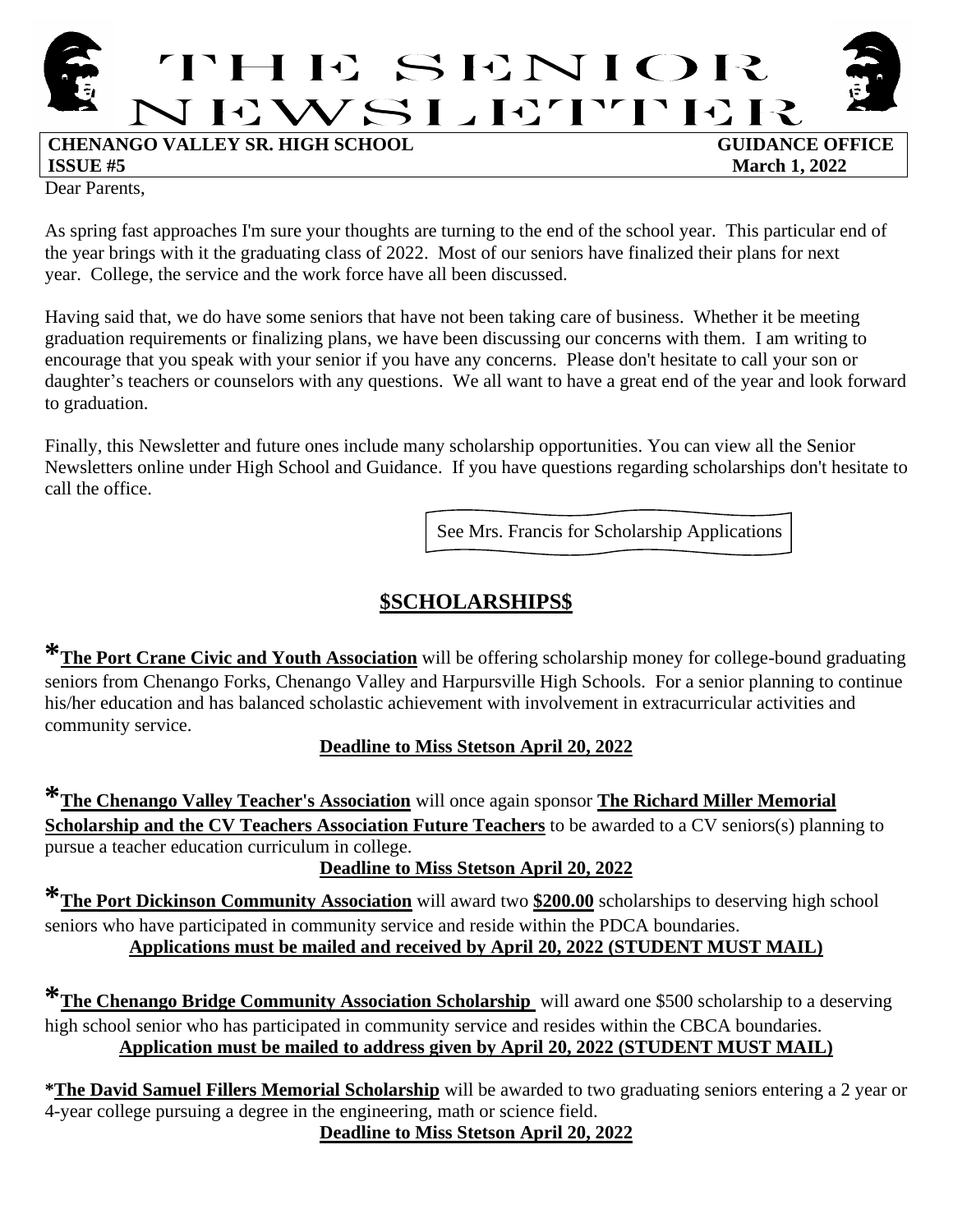**\*Hillcrest Civic Association will offer the Barb McEnaney Civic Scholarship** to two seniors who have participated in the Hillcrest Civic Association.

#### **Deadline to Miss Stetson May 6, 2022**

**\*The Chenango Valley Warrior Athletic Club** will be awarding scholarships to senior student athletes that plan on attending college in September 2022. Each scholarship will be based on one essay where the CV athletes demonstrate good sportsmanship, display good citizenship and model positive leadership qualities. See application for further details.

#### **Deadline to Miss Stetson by May 6, 2022**

**\*The Rotary Club of Hillcrest** is again sponsoring **Hillcrest Rotary Scholarships** for seniors who live in the Chenango Valley or Chenango Forks School Districts. Last year, the club awarded several thousand dollars in scholarships. Academics, extracurricular activities, letters of recommendation, and an essay will be the criteria for determining recipients.

## **Deadline to Miss Stetson April 20, 2022**

**\*The National Honor Society Scholarship** application is now available to any senior member of the National Honor Society.

## **Deadline to Miss Stetson April 20, 2022**

**\*SADD** will be offering one scholarship to a senior who has actively participated in SADD for at least 2 years and has been a positive role model reflecting SADD's philosophy.

# **Essay to Miss Stetson April 20, 2022**

**\*Chenango Valley Alumni Association** will offer 4 \$1,000.00 scholarships to graduating seniors planning continuing their education.

# **Deadline to Miss Stetson April 20, 2022**

**\*BAE Systems STEM Advancement Scholarship** will be offering a \$500.00 scholarship to a graduating senior who has been accepted into a collegiate level STEM degree program.

# **PROVIDE ALL ITEMS TO YOUR COUNSELOR BY April 1, 2022**

**\*Chenango Valley Touchdown Club Scholarship** will be offering two \$300.00 scholarships. See application for details.

# **Return to Miss Stetson by April 20, 2022**

**\*SAANYS Region 9 Scholarship** will be offering three \$500.00 scholarships to graduating seniors entering the field of education.

#### **PLEASE SUBMIT ALL MATERIALS TO ADDRESS PROVIDED BY APRIL 20, 2022 (STUDENT MUST MAIL)**

**\*Dave Twomey Career Development Scholarship** will be offering a \$500.00 scholarship to a graduating senior who has participated in a variety of career development programs and activities. **SUBMIT ALL MATERIALS AND TRANSCRIPT TO ADDRESS PROVIDED BY APRIL 1, 2022**

**\*The Fenton Free Library** will be offering a \$250.00 scholarship to a graduating senior who has exhibited continued service to the community.

#### **Deadline to Miss Stetson is 5/1/2022**

**\*Progressive Dental** will be offering a scholarship. Please see application for details. **Deadline to their office May 1, 2022**